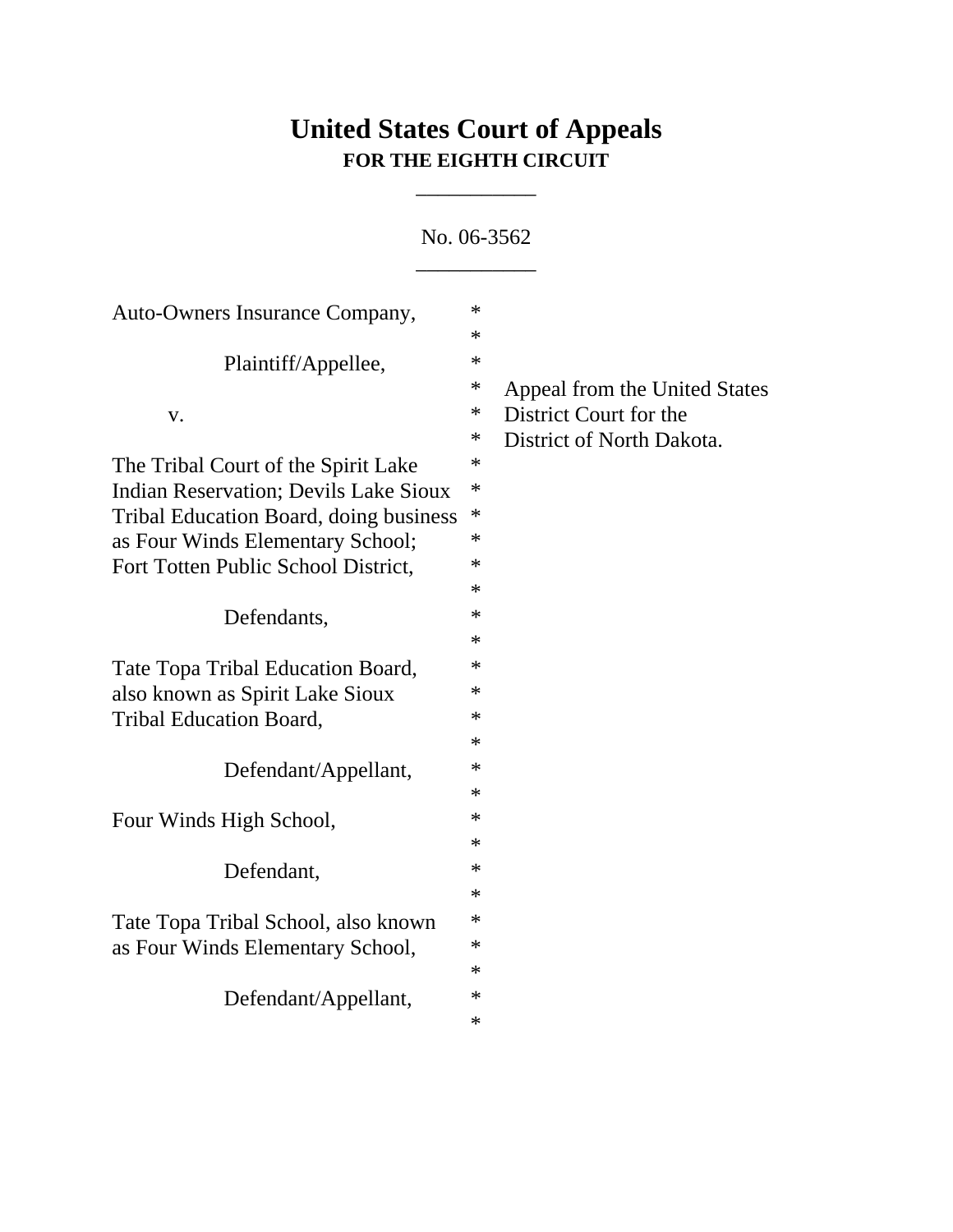Vivian Lohnes, as Court-Appointed \* Custodian and Guardian of her Minor \* Granddaughter, Mary DeLorme,  $*$ \*

Defendant.  $*$ 

Submitted: May 17, 2007 Filed: August 1, 2007

\_\_\_\_\_\_\_\_\_\_\_

\_\_\_\_\_\_\_\_\_\_\_

\_\_\_\_\_\_\_\_\_\_\_

Before BYE, BEAM, and SMITH, Circuit Judges.

SMITH, Circuit Judge.

Auto-Owners Insurance Company ("Auto Owners") filed a declaratory judgment action against its insureds, the Tate Topa Tribal Education Board and the Tate Topa Tribal School (collectively "Tate Topa"), in light of potential coverage claims. Tate Topa moved to dismiss the suit, contending that the action was barred by sovereign immunity, which it enjoyed as an entity of the Spirit Lake Sioux Tribe. Tate Topa now appeals the district court's order denying its renewed motion to dismiss. We reverse the decision of the district court.

### I. *Background*

In April 2001, a Tate Topa Elementary School student was sexually assaulted by a student at the Fort Totten Public High School. In August 2004, Vivian Lohnes, the guardian of the elementary school student, brought a negligence suit in Spirit Lake Tribal Court against Tate Topa ("Lohnes action"). At the time of the incident, Auto Owners insured Tate Topa through a Commercial General Liability Policy and a Commercial Umbrella Policy.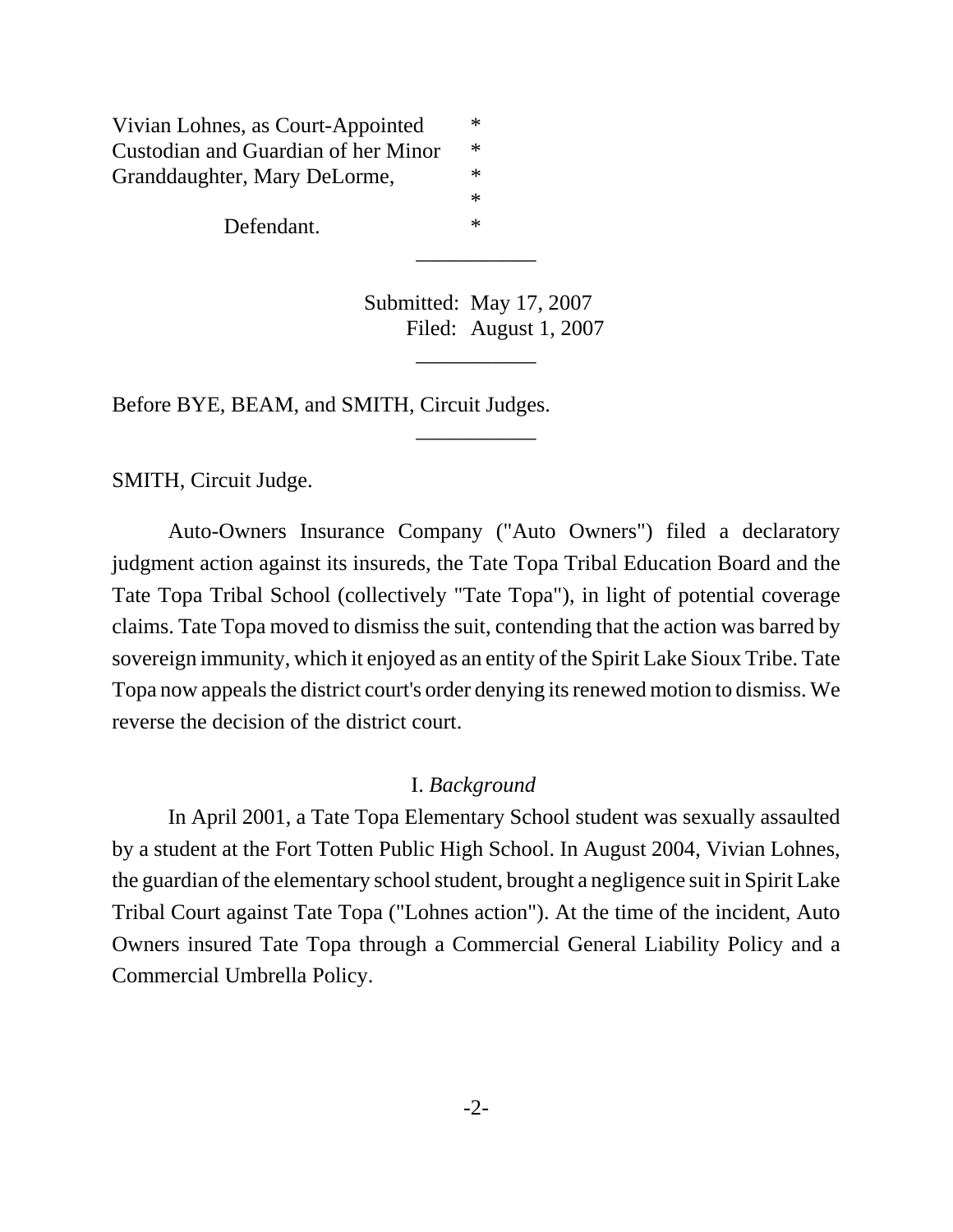Auto Owners brought this declaratory judgment action in federal district court, seeking a determination of whether the insurance policies provided coverage for the alleged sexual assault of the elementary school student. In response, Tate Topa filed a motion to dismiss the federal action, asserting that Tate Topa was immune from suit absent an express and unequivocal waiver of sovereign immunity. Tate Topa also argued that the district court lacked subject matter jurisdiction. Lohnes also filed a motion to dismiss, arguing that the tribal exhaustion doctrine applied.

In response to the motions to dismiss, Auto Owners moved the district court for permission to amend its initial complaint. Auto Owners's revised complaint alleged federal question jurisdiction and sought a declaration that the tribal court was without jurisdiction to hear the Lohnes action. Tate Topa opposed the motion to amend, arguing that the tribal exhaustion doctrine gave the tribal court the first opportunity to address whether it had jurisdiction over the Lohnes action. In the interim, Tate Topa moved the tribal court for dismissal of the Lohnes action based on lack of subject matter jurisdiction, as federal courts have exclusive jurisdiction over claims implicating the Federal Tort Claims Act (FTCA).

On September 22, 2005, the district court granted Auto Owners's motion to amend the complaint, finding that tribal court jurisdiction issues invoked federal question jurisdiction. The district court also found that the tribal exhaustion doctrine was inapplicable because, by statute, the underlying Lohnes action implicated the FTCA. The district court thus denied Tate Topa's and Lohnes's motions to dismiss. Thereafter, Tate Topa renewed its motion to dismiss based on sovereign immunity. Four months later, Auto Owners filed a motion for summary judgment as to its obligation to defend and indemnify Tate Topa.

On September 7, 2006, the district court denied Tate Topa's renewed motion to dismiss, holding that "sovereign immunity is not applicable here as the tribal court has exceeded its jurisdictional authority." The district court gave Tate Topa 30 days to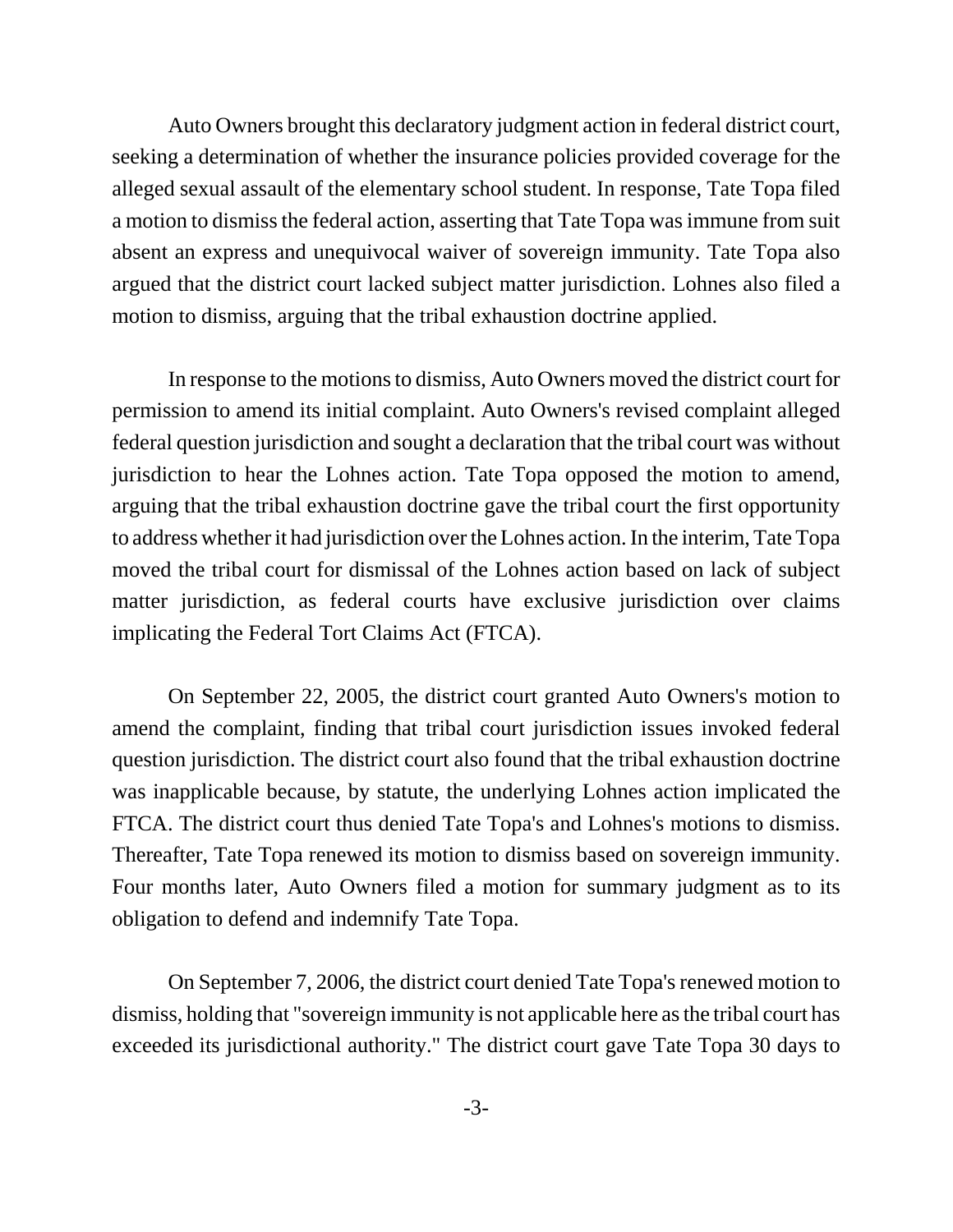respond to the outstanding motion for summary judgment. Tate Topa timely filed a notice of appeal from the district court's September 7, 2006 order but did not appeal the September 22, 2005 order. On January 17, 2007, the district court granted Auto Owners's motion for summary judgment.

#### II. *Discussion*

On appeal, Tate Topa argues that the district court erroneously concluded that: (1) it had jurisdiction over the declaratory judgment action when it denied Tate Topa's motion to dismiss and (2) Tate Topa cannot raise a sovereign immunity defense because the tribal court exceeded its jurisdictional authority in the Lohnes action.

In response, Auto Owners notes that the district court's ruling that the tribal court lacks jurisdiction over the underlying Lohnes action is unchallenged. Thus, the crucial issue is whether the district court may also exercise jurisdiction over the declaratory judgment action. According to Auto Owners, Tate Topa's sovereign immunity is not a bar to the continuing exercise of jurisdiction because the remaining claim is only for declaratory relief. Specifically, Auto Owners seeks a declaration that it has no duty to defend or indemnify Tate Topa. Moreover, Auto Owners asserts that the district court must address the pending summary judgment motion for declaratory relief because the tribal court has ignored the district court's finding that the tribal court lacks jurisdiction.

As a threshold matter, we must necessarily determine whether subject matter jurisdiction exists over Auto Owners's declaratory judgment action. This court may raise the issue of subject matter jurisdiction sua sponte. *Lundeen v. Canadian Pac. Ry. Co.*, 447 F.3d 606, 611 (8th Cir. 2006).

Even if an Indian tribe waives its sovereign immunity, such a waiver does not automatically confer jurisdiction on federal courts. *Weeks Constr., Inc. v. Oglala Sioux Hous. Auth.*, 797 F.2d 668, 671–72 (8th Cir. 1986) ("The [Tribal] Housing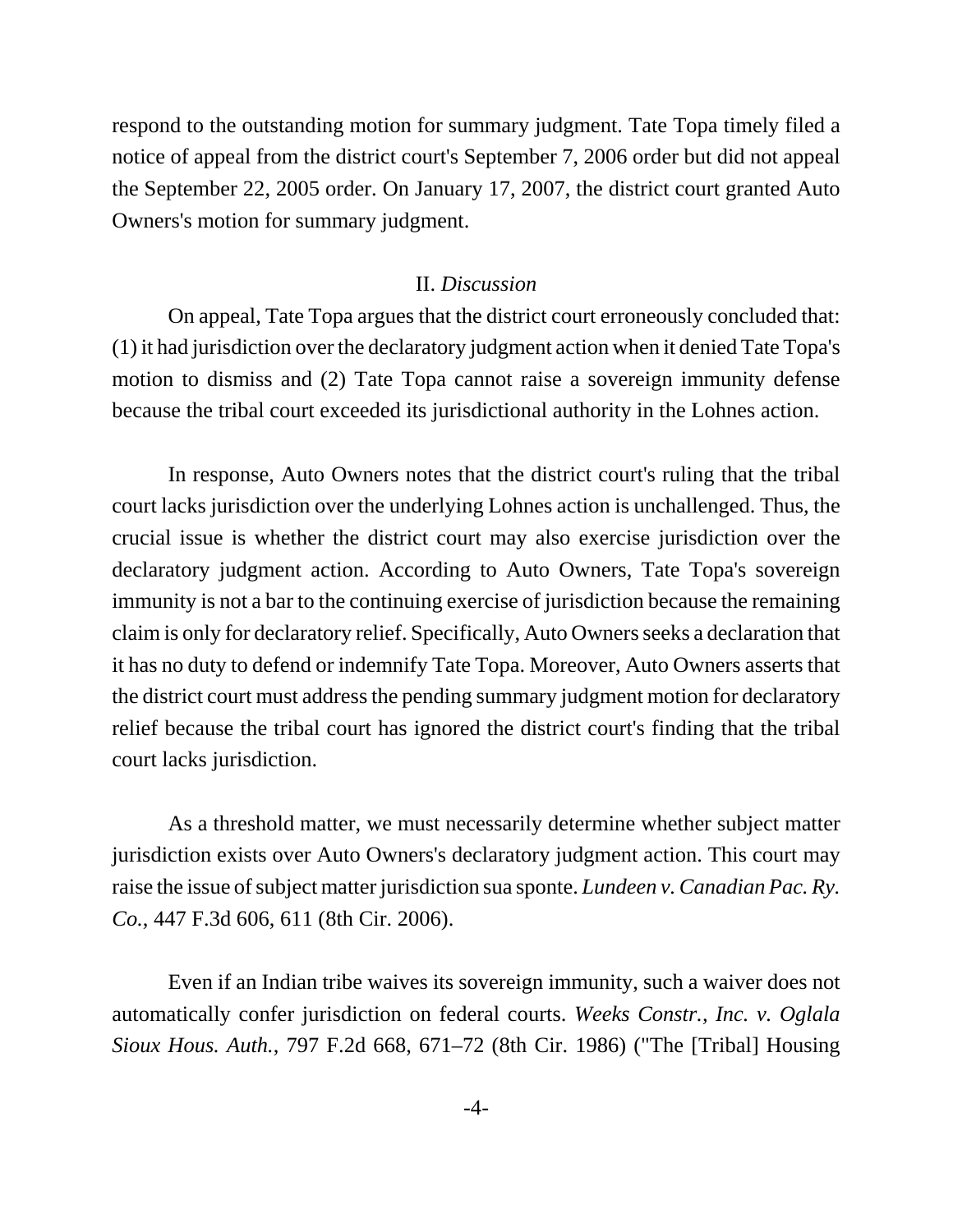Authority's waiver only nullifies the Housing Authority's use of sovereign immunity as a possible defense to Weeks' breach of contract action. That waiver of immunity does not determine in what forum a suit against the Housing Authority may properly be brought."). A federal court must make a separate determination as to whether it has subject matter jurisdiction over the suit. *Id*. at 672. Upon review, we find neither diversity of citizenship nor federal question jurisdiction applicable and conclude that subject matter jurisdiction is lacking.

#### A. *Diversity*

"A federal court has original jurisdiction over a civil action if the parties are of diverse state citizenship and the courts of the state in which the federal court sits can entertain the suit." *Id*.; *see also* 28 U.S.C. § 1332(a)(1). "[A]n Indian tribe is not a citizen of any state and cannot sue or be sued in federal court under diversity jurisdiction." *Standing Rock Sioux Indian Tribe v. Dorgan*, 505 F.2d 1135, 1140 (8th Cir. 1974); *see also Gaming World Int'l v. White Earth Band of Chippewa Indians*, 317 F.3d 840, 847 (8th Cir. 2003) ("Diversity jurisdiction is not available here under 28 U.S.C. § 1332 because Indian tribes are neither foreign states nor citizens of any state.") (internal citations omitted).

In the present case, no diversity jurisdiction exists as a basis for subject matter jurisdiction because Tate Topa—a sub-entity of the Spirit Lake Sioux Tribe—is considered a part of the Indian tribe. *See, e.g.*, *Hagen v. Sisseton-Wahpeton Cmty. Coll.*, 205 F.3d 1040, 1043 (8th Cir. 2000) ("It is [] undisputed that a tribe's sovereign immunity may extend to tribal agencies. . . . [H]ere the [Community] College serves as an arm of the tribe and not as a mere business and is thus entitled to tribal sovereign immunity."); *Weeks*, 797 F.2d at 670 ("It has been held that a housing authority, established by a tribal council pursuant to its powers of self-government, is a tribal agency."); *Dillon v. Yankton Sioux Tribe Hous. Auth.*, 144 F.3d 581, 583 (8th Cir. 1998) ("Therefore, we must treat the Authority as a tribal agency rather than a separate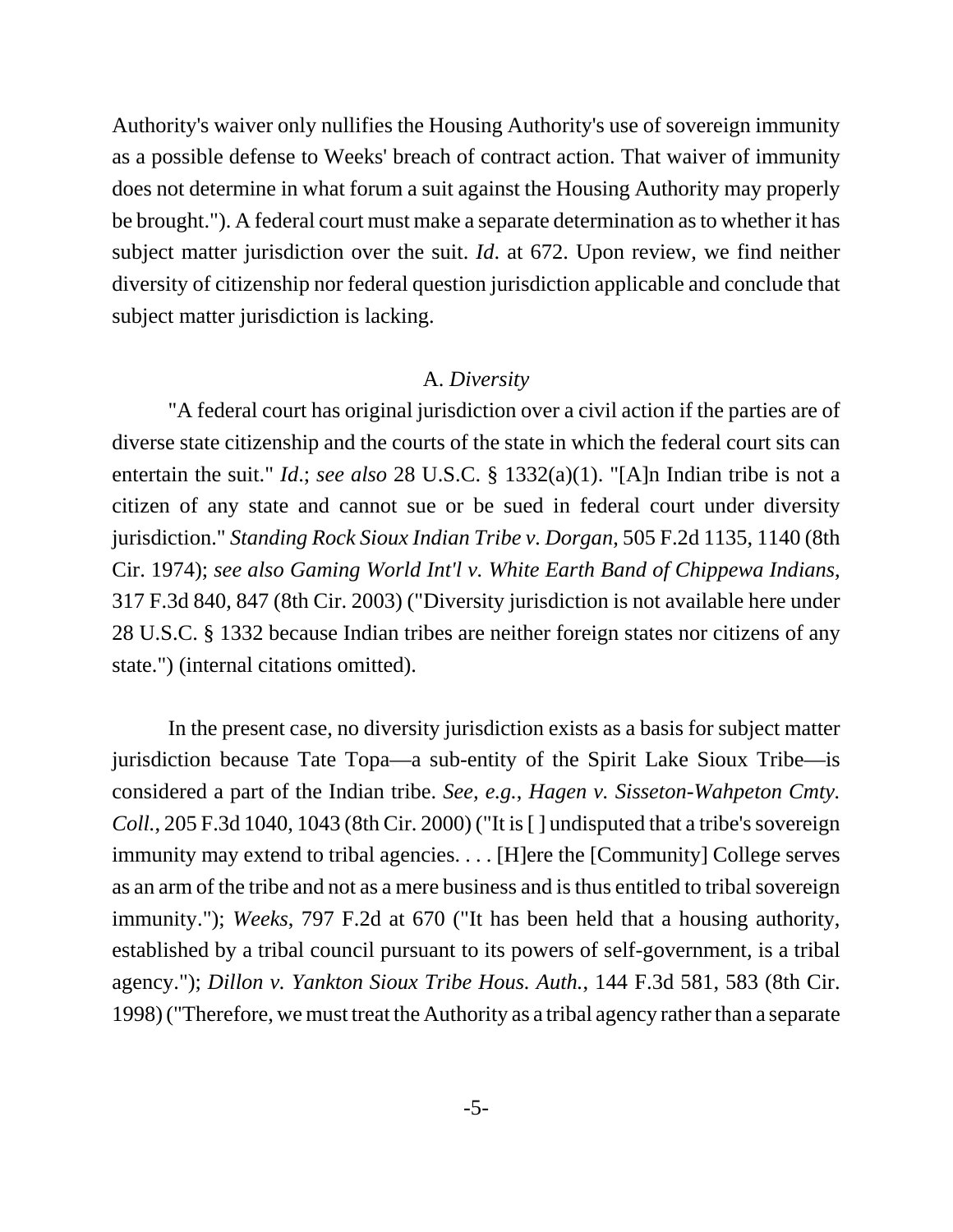corporate entity created by the tribe."). As recognized in *Dorgan*, an Indian tribe is not a citizen of a state for diversity purposes.

#### B. *Federal Question*

In addition to diversity subject matter jurisdiction, a federal court has "'original jurisdiction of all civil actions arising under the Constitution, laws, or treaties of the United States.'" *Weeks*, 797 F.2d at 672 (quoting 28 U.S.C. § 1331). While a "nonfrivolous claim of a right or remedy under a federal statute is sufficient to invoke federal question jurisdiction," "the fact that [a tribal entity] is created by and operates on behalf of an Indian tribe is not alone sufficient to find the existence of a federal question." *Id*. (holding that corporation that contracted with the Oglala Housing Authority to build housing units on the reservation could not bring breach of contract suit against the Housing Authority because the district court lacked federal question jurisdiction over the action, as "the rights which [the corporation] s[ought] to enforce [were] based on its construction contract with the Housing Authority, interpretation of which is governed by local, not federal, law"); *see also Gaming World*, 317 F.3d at 847 ("In terms of jurisdiction there is a significant difference between ordinary contract disputes involving Indian tribes and those raising issues in an area of extensive federal regulation.") (internal citations omitted).

But even where a federal question exists, due to considerations of comity, federal court jurisdiction does not properly arise until available remedies in the tribal court system have been exhausted. In *National Farmers Union Insurance Co. v. Crow Tribe of Indians of Montana*, 471 U.S. 845 (1985), a member of an Indian tribe filed suit against a school district in tribal court and obtained a default judgment. *Id*. at 847. Thereafter, the school district and its insurance company commenced litigation in federal district court, seeking a preliminary injunction to keep the member from executing on the default judgment. *Id*. The school district and insurance company argued that "the right which they assert—a right to be protected against an unlawful exercise of Tribal Court judicial power—has its source in federal law because federal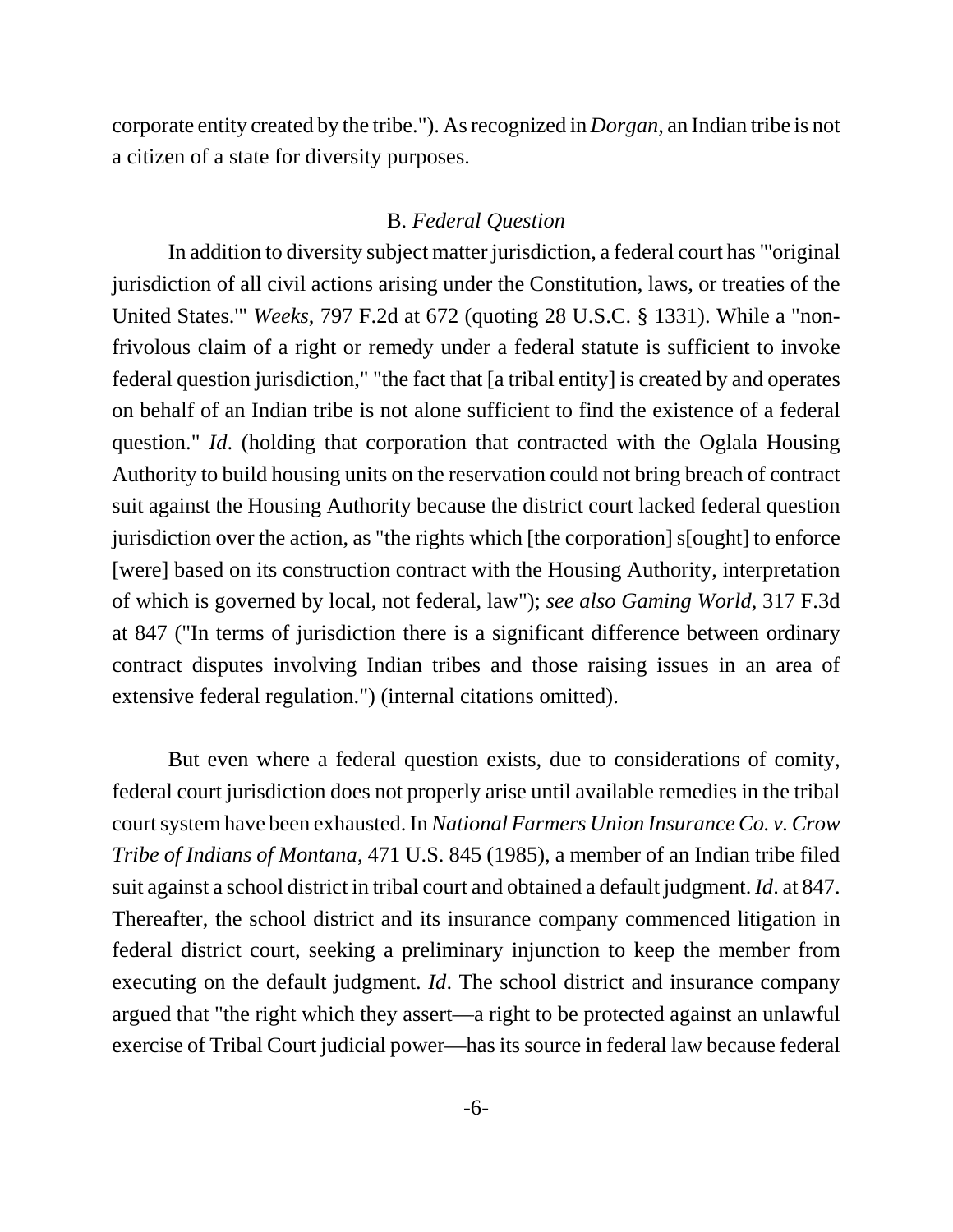law defines the outer boundaries of an Indian tribe's power over non-Indians." *Id*. at 850–51.

The Court concluded that "[t]he question whether an Indian tribe retains the power to compel a non-Indian property owner to submit to the civil jurisdiction of a tribal court is one that must be answered by reference to federal law and is a 'federal question' under § 1331." *Id*. at 852. Because the school district and insurance company argued that federal law divested the tribe of this aspect of its sovereignty, the Court found that it was "federal law on which they rely as a basis for the asserted right of freedom from Tribal Court interference." *Id*. at 852–53. Therefore, the action arose under federal law, and the district court correctly found that a federal court could determine whether the tribal court exceeded its jurisdictional limits. *Id*. at 853. After finding that federal question jurisdiction existed, the Court held that "the questions of whether a tribal court has the power to exercise civil subject-matter jurisdiction over non-Indians" "should be conducted in the first instance by the Tribal Court itself." *Id*. at 855–56. According to the Court, the "[e]xhaustion of tribal court remedies, moreover, will encourage tribal courts to explain to the parties the precise basis for accepting jurisdiction, and will also provide other courts with the benefit of their expertise in such matters in the event of further judicial review." *Id*. at 856.

Similarly, in *Iowa Mutual Insurance Co. v. LaPlante*, 480 U.S. 9 (1987), a member of an Indian Tribe was injured while working for a Montana corporation, which was located on the Indian reservation and owned by Indians residing on the reservation. *Id*. at 11. The member filed suit against the corporation and its insurance company in tribal court, and the insurance company moved to dismiss the action for failure to properly allege tribal court jurisdiction and for lack of subject matter jurisdiction. *Id*. The tribal court allowed the member to amend his complaint to allege facts from which jurisdiction could be determined and held that it had subject matter jurisdiction over the suit. *Id*. Before the tribal court's jurisdictional ruling, the insurance company filed suit in federal district court against the member and the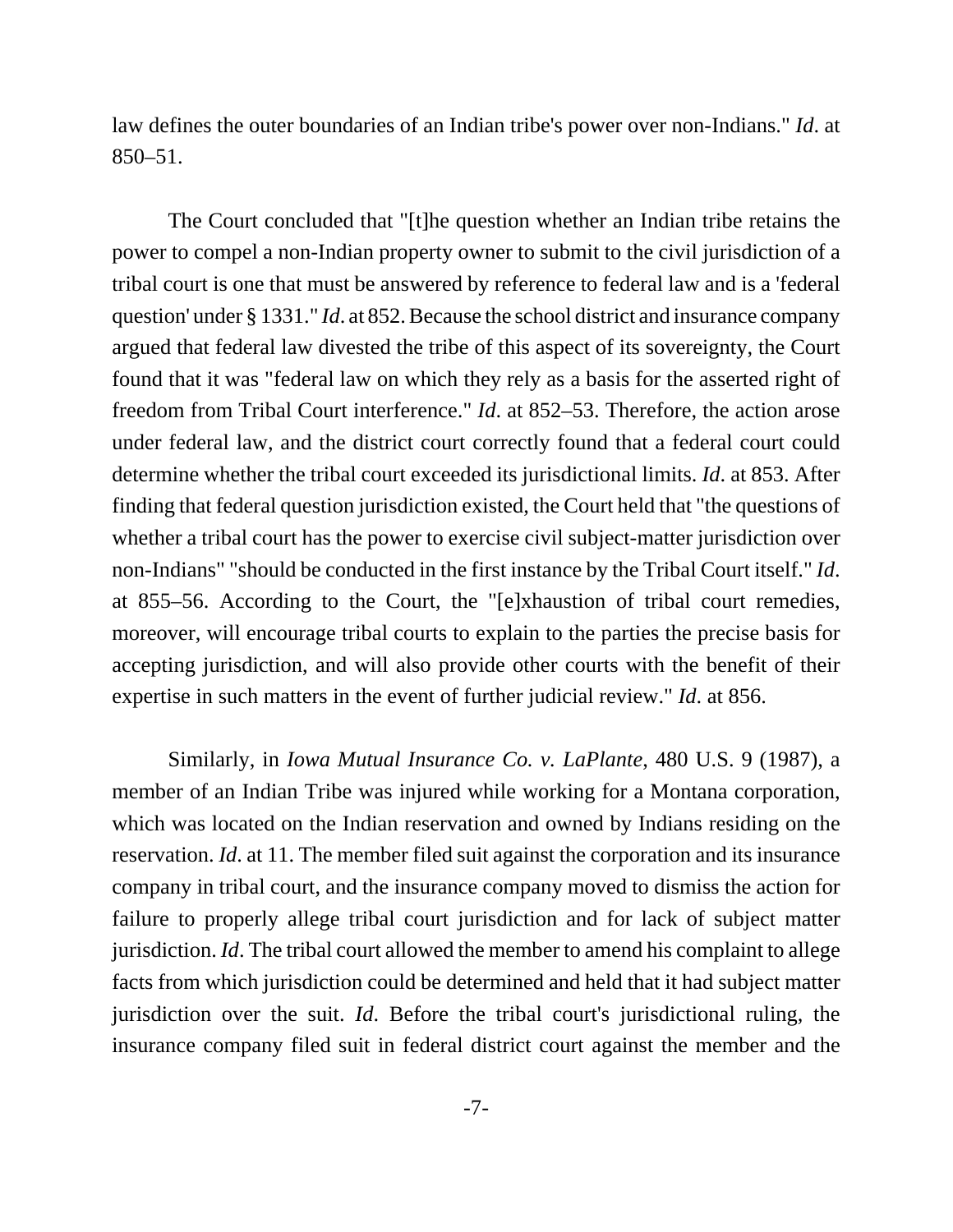corporation, alleging diversity of citizenship as the basis for federal jurisdiction. *Id*. at 12. The insurance company "sought a declaration that it had no duty to defend or indemnify the [corporation] because the injuries sustained by the [member] fell outside the coverage of the applicable insurance policies." *Id*. The member moved to dismiss the action for lack of subject matter jurisdiction, and the district court granted the motion.

On appeal, the Supreme Court noted that in *National Farmers* it had "concluded that, although the existence of tribal court jurisdiction presented a federal question within the scope of 28 U.S.C. § 1331, considerations of comity direct that tribal remedies be exhausted before the question is addressed by the District Court." *Id*. at 15. According to the Court, "[t]he federal policy of promoting tribal self-government encompasses the development of the entire tribal court system, *including appellate courts*. At a minimum, exhaustion of tribal remedies means that tribal appellate courts must have the opportunity to review the determinations of the lower tribal courts." *Id*. at 16–17 (emphasis added). Thus, while the tribal court had made its initial determination that it had jurisdiction over the dispute, the insurance company had failed to obtain appellate review, as provided by the Tribal Code. *Id*. Therefore, the Court held that "[u]ntil appellate review is complete, the Blackfeet Tribal Courts have not had a full opportunity to evaluate the claim and federal courts should not intervene." *Id*.; *see also Gaming World*, 317 F.3d at 850–51 (holding that the federal policy supporting the development of tribal courts "would be undermined if [the casino operating company] w[as] permitted to evade the jurisdiction of the [tribal court] over the previously filed declaratory judgment action there," meaning that the district court erred by not deferring for exhaustion of tribal remedies).

In *Weeks*, this court held that the corporation's breach of contract claim against the Oglala Housing Authority did not "require interpretation of the validity, construction, or effect of federal law," meaning that "no subject matter jurisdiction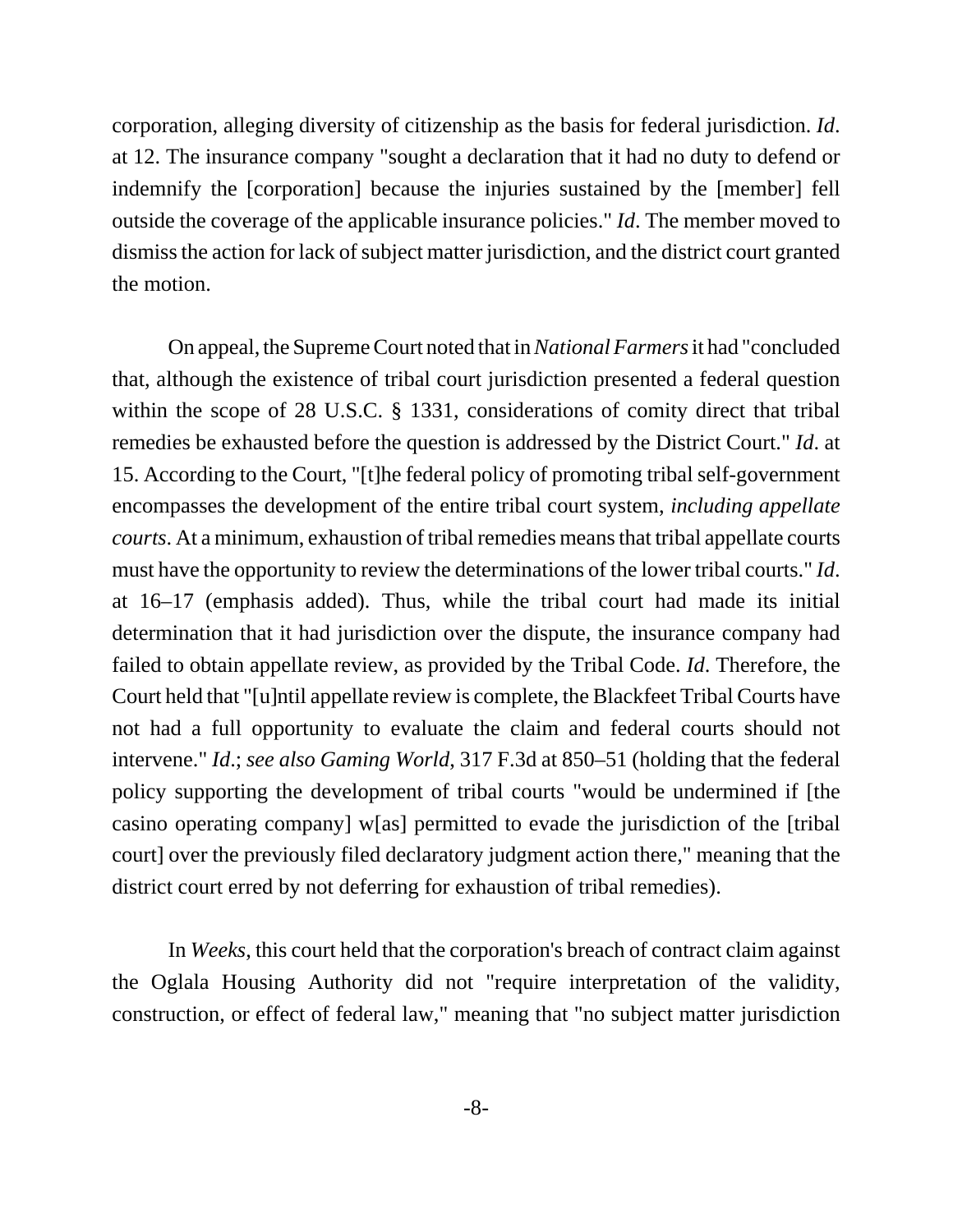over the Housing Authority based on federal question exist[ed] [ ]." 797 F.2d at 672. In a footnote, this court explained:

The facts in *National Farmers* differ from this case. In *National Farmers,* a non-Indian sought injunctive relief in federal court from execution of a tribal court's default judgment against it without first seeking any available relief from the tribal court. *Because Weeks has never brought this suit before the tribal court, the tribal court's authority has not been similarly challenged here*. Our holding that there exists no federal question jurisdiction at this time should not be construed to bar any subsequent suit brought by Weeks seeking to review the extent of any jurisdiction exercised by the tribal court. Whether federal jurisdiction might exist for such review is not before us at this time.

*Id.* at 672 n.3 (emphasis added).

Federal question jurisdiction is not implicated at this time. Auto Owners's declaratory judgment action sounds in contract law raising a state-law question regarding the existence of coverage under the policies issued to Tate Topa. Both parties acknowledge that the underlying Lohnes action in tribal court invokes the FTCA. But this separate declaratory judgment action in federal court does not involve the FTCA. Ordinary contract principles apply to the claim. As noted in *Weeks* and *Gaming World*, an ordinary contract dispute involving an Indian tribe does not raise a federal question.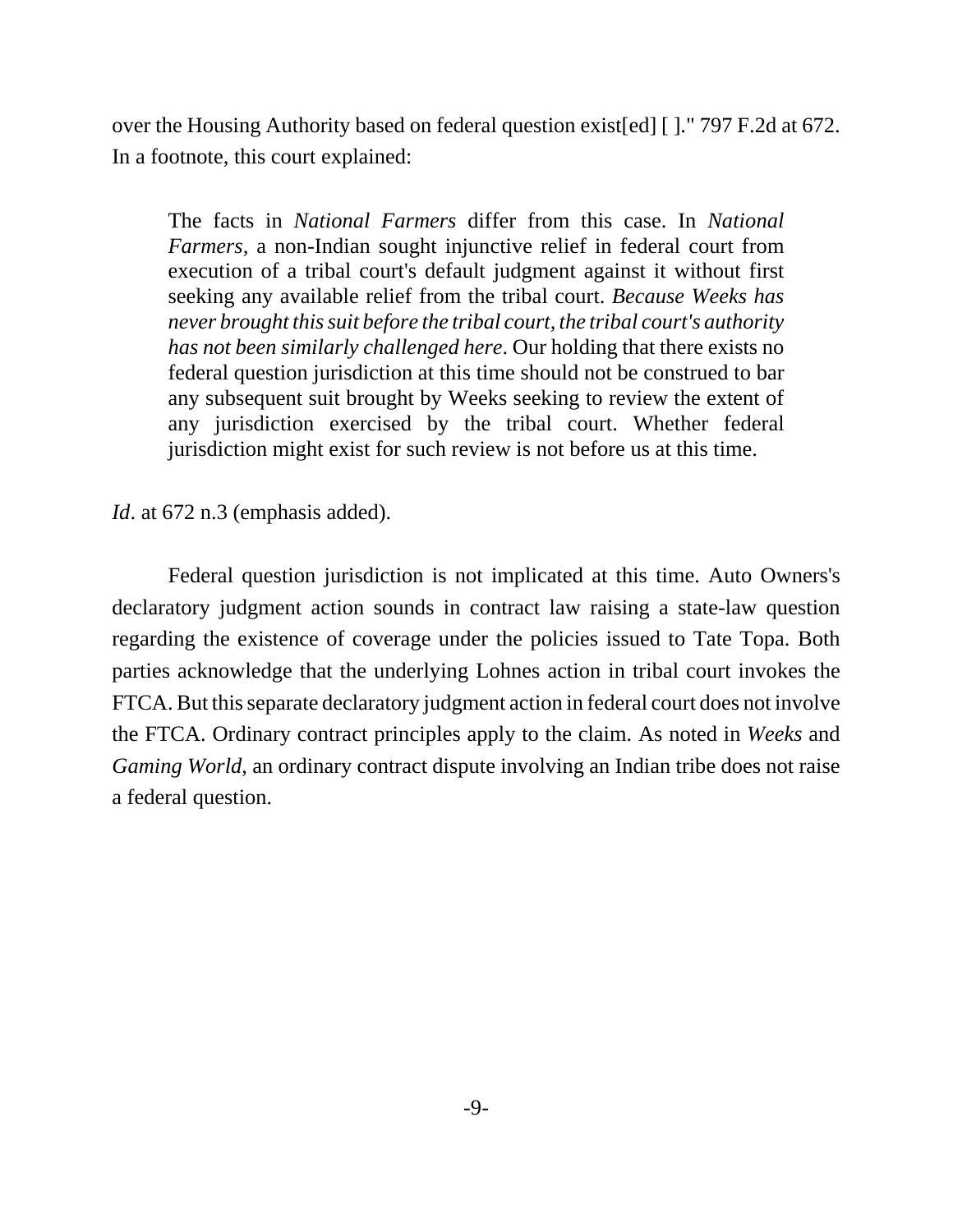Additionally, Auto Owners cannot rely on supplemental jurisdiction<sup>1</sup> to bring this contract action against Tate Topa, as no additional claim establishes diversity jurisdiction or federal question jurisdiction. In its amended complaint, Auto Owners alleged that the tribal court was without jurisdiction to entertain the claim brought before it by Lohnes, as the claim arises under the FTCA, which confers exclusive jurisdiction to federal courts. Auto Owners asserts that this additional allegation raises federal question jurisdiction and, in turn, allows the district court to entertain the contract action. We find three problems with this argument.

First, the record contains no evidence that Auto Owners was a party to Lohnes action in which the tribal court declared that it had jurisdiction over Lohnes's negligence claim against Tate Topa. In the Lohnes action, Tate Topa—not Auto Owners—challenged the tribal court's jurisdiction. Thus, as in *Weeks*, Auto Owners has never challenged the tribal court's jurisdiction in the tribal court.

Second, even assuming that Auto Owners did challenge the tribal court's jurisdiction in tribal court, tribal remedies have not been exhausted, as required by *National Farmers*, *Iowa Mutual*, and *Gaming World*. Tribal remedies must be exhausted before the district court may properly consider the existence of tribal court jurisdiction. In the present case, while the tribal court issued an order stating that it has jurisdiction, the matter is currently on appeal to the Northern Plains Intertribal Court

<sup>&</sup>lt;sup>1</sup>Section 1367 of 28 U.S.C. provides:

<sup>(</sup>a) Except as provided in subsections (b) and (c) or as expressly provided otherwise by Federal statute, in any civil action of which the district courts have original jurisdiction, the district courts shall have supplemental jurisdiction over all other claims that are so related to claims in the action within such original jurisdiction that they form part of the same case or controversy under Article III of the United States Constitution. Such supplemental jurisdiction shall include claims that involve the joinder or intervention of additional parties.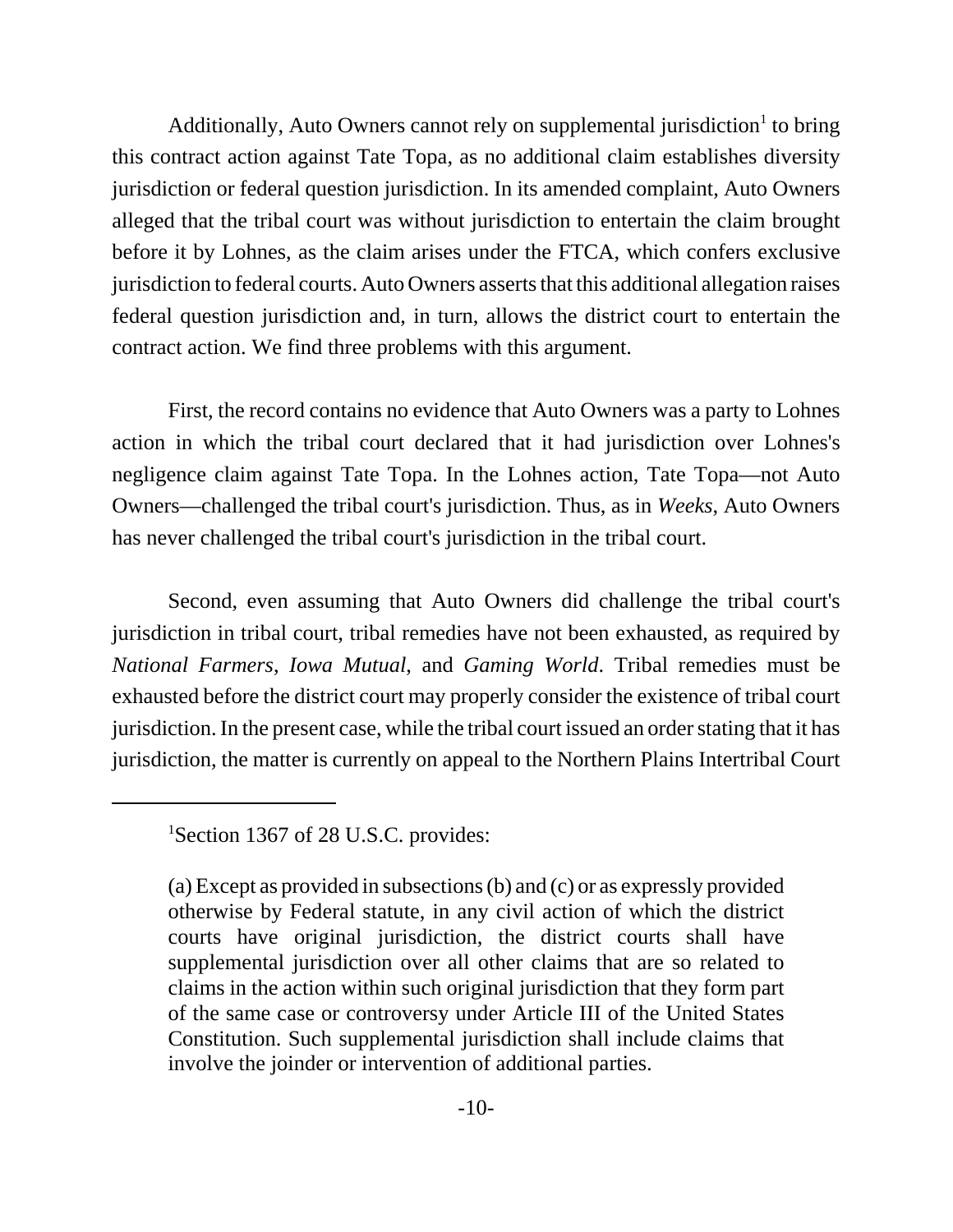of Appeals. Until this appellate review is complete, tribal remedies have not been exhausted, and the district court erred by not deferring for exhaustion of such remedies.

Third, to establish supplemental jurisdiction, the "[c]laims within the action" must "derive from a common nucleus of operative fact." *Myers v. Richland County*, 429 F.3d 740, 745 (8th Cir. 2005) (internal quotations and citations omitted). Here, even if Auto Owners had exhausted the remaining tribal remedies, meaning that the federal court could then entertain the federal question of whether the tribal court exceeded its jurisdiction in the Lohnes action, no supplemental jurisdiction would exist to entertain the state declaratory judgment action against Tate Topa because the claims do not derive from a common nucleus of operative fact. Whether the tribal court lacked jurisdiction over the Lohnes action depends on facts relating to the application of the Tribally Controlled Schools Act  $(TCSA)^2$ , 25 U.S.C. §§ 2501 et seq. and, in turn, the FTCA. In contrast, Auto Owners's contract claim against Tate Topa does not depend on Tate Topa's status as a part of the BIA under the TCSA. Instead, such claim depends on the interpretation and application of the insurance policies' language.

Because we hold that no subject matter jurisdiction exists over Auto Owners's declaratory judgment action against Tate Topa, we need not decide whether Tate Topa is entitled to sovereign immunity.

<sup>&</sup>lt;sup>2</sup>The Spirit Lake Sioux Tribe operates Tate Topa pursuant to a grant from the Bureau of Indian Affairs (BIA) under the TCSA. Section 450f of 25 U.S.C. "imposes liability upon the United States for acts of tribal organizations and their employees administering a grant agreement pursuant to the TCSA." *Big Owl v. United States*, 961 F. Supp. 1304, 1307 (D. S.D. 1997). The result of § 450f is that tribal schools and its members "are considered employees of the BIA and can be sued as such under the FTCA subject to the protections afforded government employees under that Act." *Id*. at 1308.